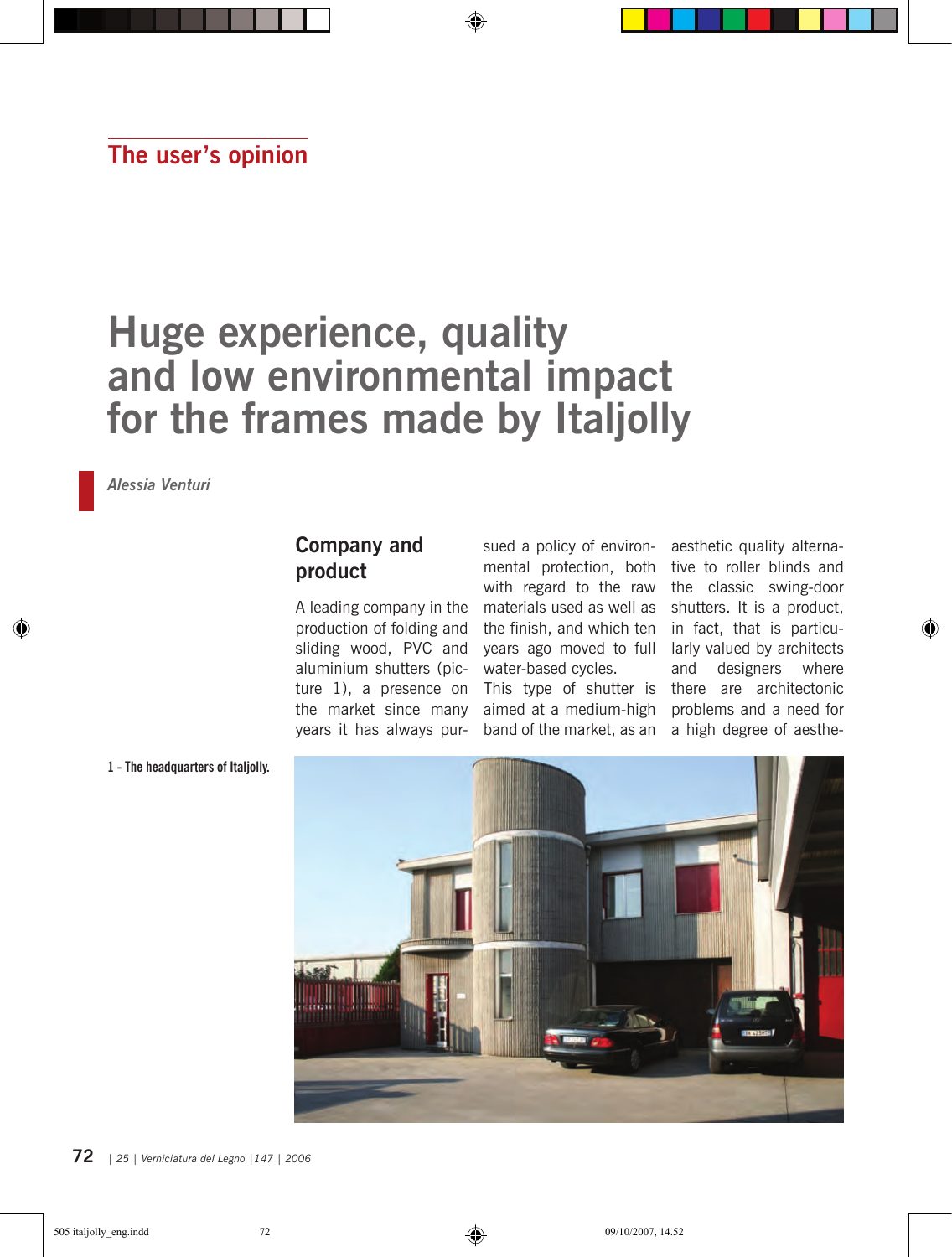tics, for example where there are renovations of old buildings, and in high class residential settings (picture 2), and designer dwellings. The folding shutter (picture 3), because it is encased inside the walls of the window, once it is open it has a visual impact that does not disturb the beauty of the façade. Considering its function and its use in particularly prestigious settings one can understand how the finish is a fundamental aspect of the manufacturing process.

#### **The development plan**

◈

The company's development plan – which was explained to us by Giuseppe Piana (picture 4), sales manager in Italjolly and which includes a review of the sales network, the commercial side and a thorough technological modernisation – as far as production is concerned provides for, in fact, the installation of a new painting line for the wood shutters, whinew building next to the environmental protec-

existing one. This development plan, which will be completed in 2008, has for its final stage the saturation of the company's production capacity, the expansion of its services throughout the domestic market and its entry into the main overseas markets.

ch will be installed in a and its attitude towards «Our objective – Giuseppe Piana explained – is to make an important leap of quality for a company that for many years has stood out for the excellence of its production

**2 - A building in Milan (Italy), designed by the Bentivoglio Brighi studio, fitted with folding Italjolly shutters.**

**3 - Some examples of the shutters that the company produces**

◈



**72** *<sup>|</sup> 25 | Verniciatura del Legno |147 | 2006 25 | Verniciatura del Legno |147 | 2006 |* **73**

⊕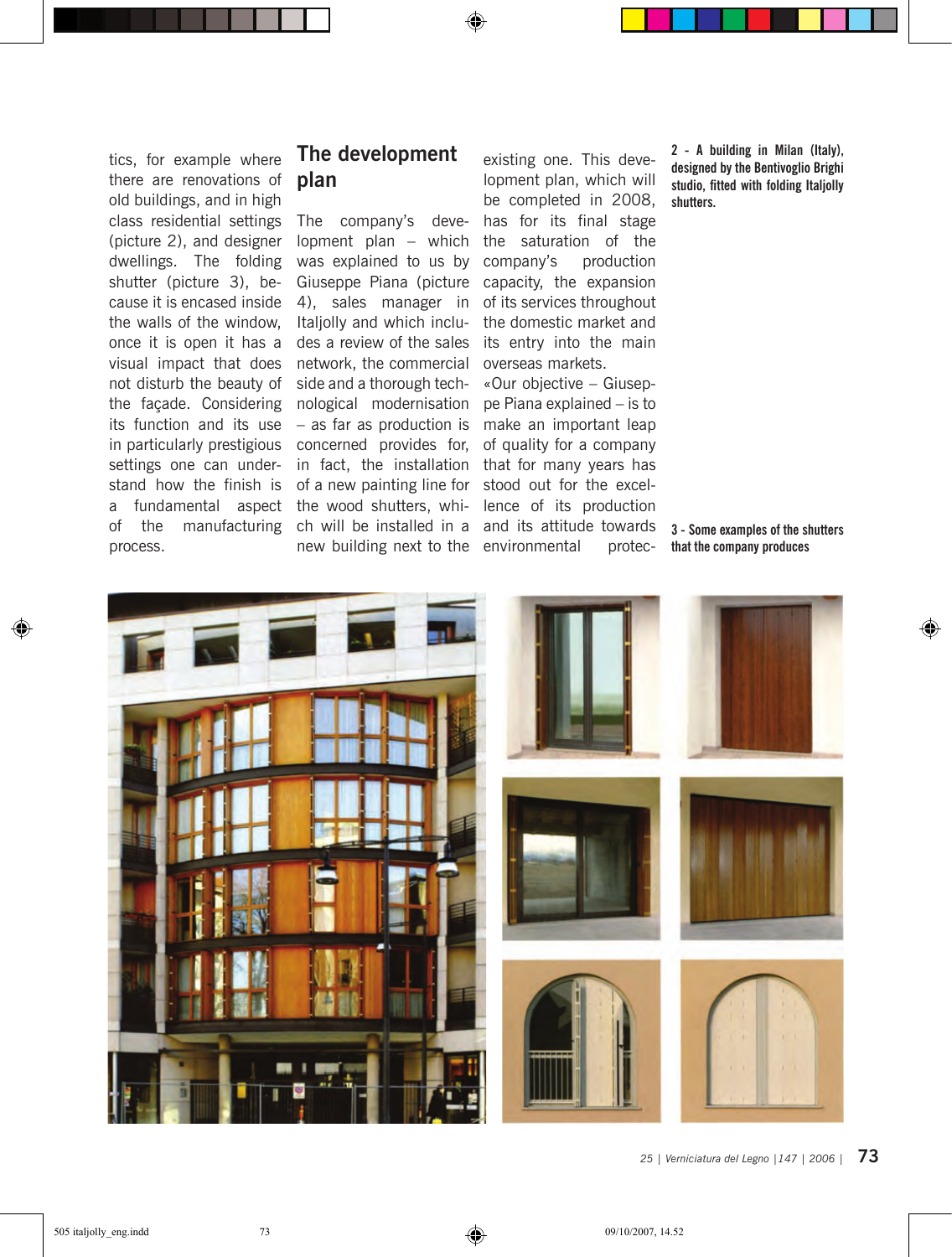**4 - Pasquale Ortillo (on the left), the proprietor of Italjolly, together with Giuseppe Piana, the sales manager.**



◈

tion. We have been using our owner, Pasquale Orwater-based coatings for a good ten years thanks to the foresightedness of the solvent-based cycles

tillo, who understood the importance of changing



to a more environmentally friendly one».

«Ten years ago – Pasquale Ortillo explained – a strong sense of principle pushed me to pursue the water-based coatings solution. After an initial tryout with a mixed cycle we later opted for the full water-based cycle.

⊕

Unfortunately the type of goods that we produce do not allow the finish to be automated, so we have to do this by hand. Nevertheless, also the quality of the manual application is continually being improved and the system made more efficient».

### **The application system**

In the framework of this qualitative leap, Italjolly has installed in the painting cabin the enhanced pneumatic spraying system for liquid paints

**5 - The Simple Paint enhanced application system from Ate, installed by Stiver in the painting cabin.**

◈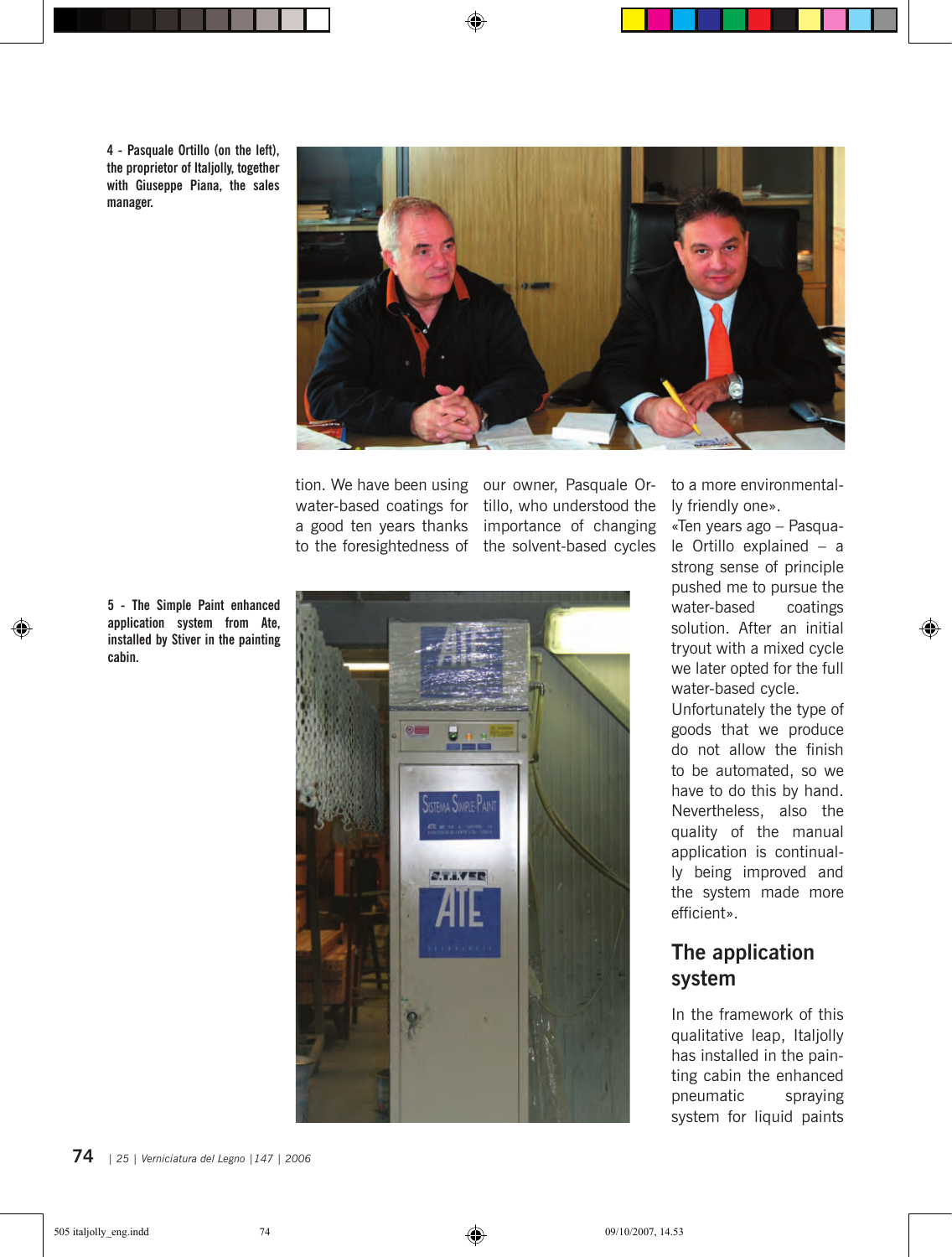

⊕

**6 - The gun that sprays the water-based paint onto the leafs of the shutter: we can see that the overspray is reduced to a minimum and also we can note the precision of the direction of the paint, which is not deviated by disturbing electrostatic charges.**

5) installed by Stiver in in the overspray, namely Ortillo when he made Cinisello Balsamo (Mi) the fumes in the cabin the decision to purchase and designed by Ate in (picture 6) and greater the system after the test Vighizzolo di Cantù (Co). cabin cleanliness (pic-period offered by the The equipment, which ture 7), with a conside- installer, who followed we have already descri- rable saving of paint as the entire unfolding of bed in this magazine, a result. provides for improved Precisely this latter nebulisation of the paint, aspect proved to be me with the system I

⊕

(Simple Paint, picture a considerable reduction decisive for Pasquale the test.

«When they presented



**7 - The dry painting cabin.**

◈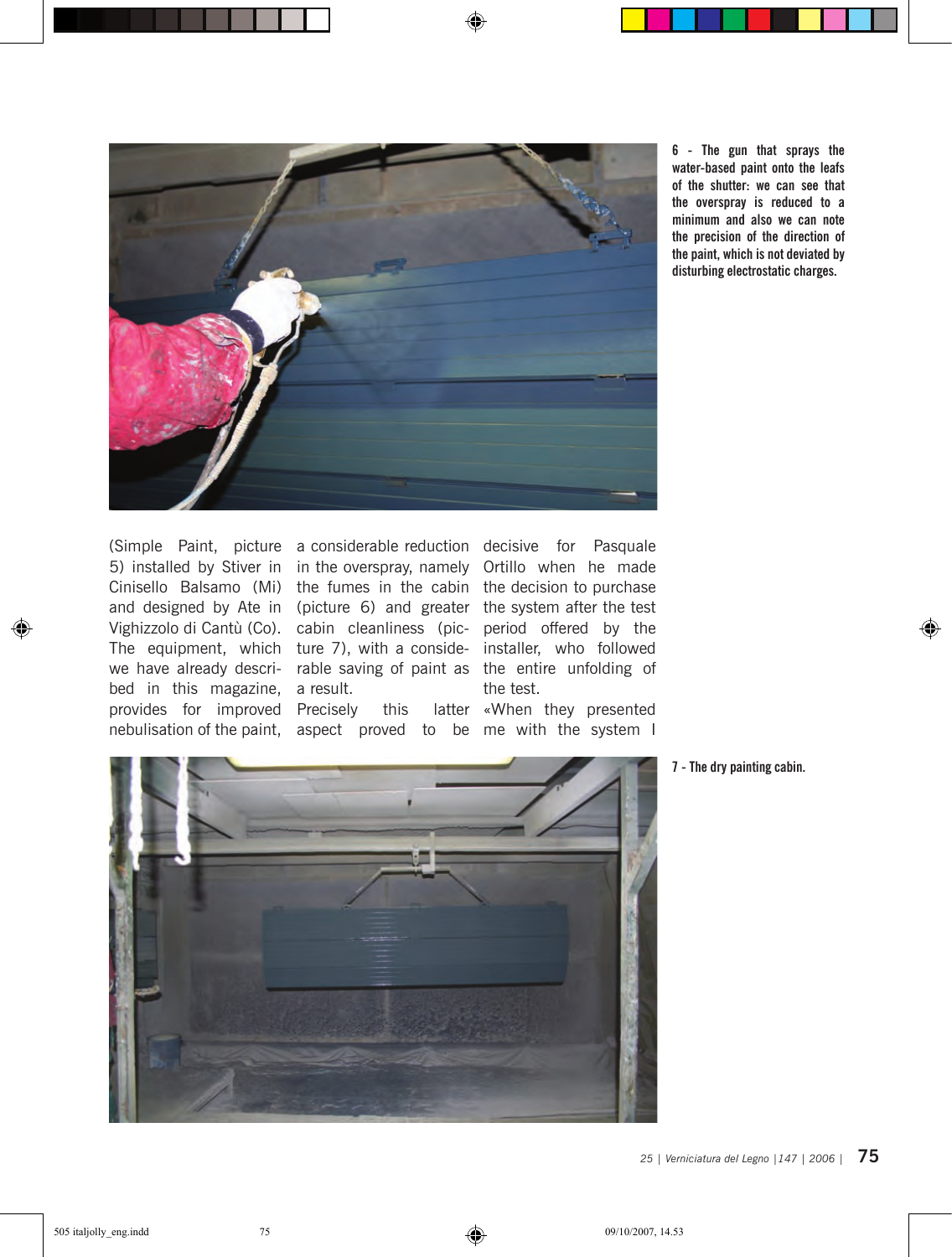

**8 - Finishing the shutter: the excellent spread and the evenness of the paint film is clearly visible.**

that it was really effective, given the numerous challenges that we face daily - he continued, accompanying us on our visit - but I was forced state of the art product and for us it has become essential, to such an extent that we will install it on all the cabins of the new painting system.

The savings we have achieved since the introduction of this optimization system is about 25% of the product ready for use, and we have reached even 30%.

As far as the application technology is concerned, the mechanism is identical to the previous side part of the corner». data).

was not really convinced one, but the distribution to change my mind: it is the penetration of the of the paint and the evenness of the film (picture 8) are much improved, because the Simple Paint system considerably improves paint in the corners («in the case of electrostatic application - the manufacturer's technicians explained – it eliminates Faraday cage»), since it completely neutralizes the electrostatic parties. charges that always The classic finish cycle form during the surface for the wood shutters is preparation and application phases, and at - smoothing the same time resolves - immersion impregnathe problem of magne-tion tism, allowing for an - brushing optimal coverage in the - coat to finish. corner and especially in Production runs at about the slots (a critical point 35-40,000 m2/yr, which for shutters), without translates into more than further loading the out-22,000 pieces (2005

#### **The production and finish cycle**

The production cycle part of the coarse wood to finish with the shutter complete with metallic parts (pictures 9-10). The technology was developed entirely inhouse by Italjolly, which also has the dies for the hinges, at one time produced in-house but now entrusted to third-

⊕

as follows:

- 
- 
- 
- 

**76** *<sup>|</sup> 25 | Verniciatura del Legno |147 | 2006 25 | Verniciatura del Legno |147 | 2006 |* **77**